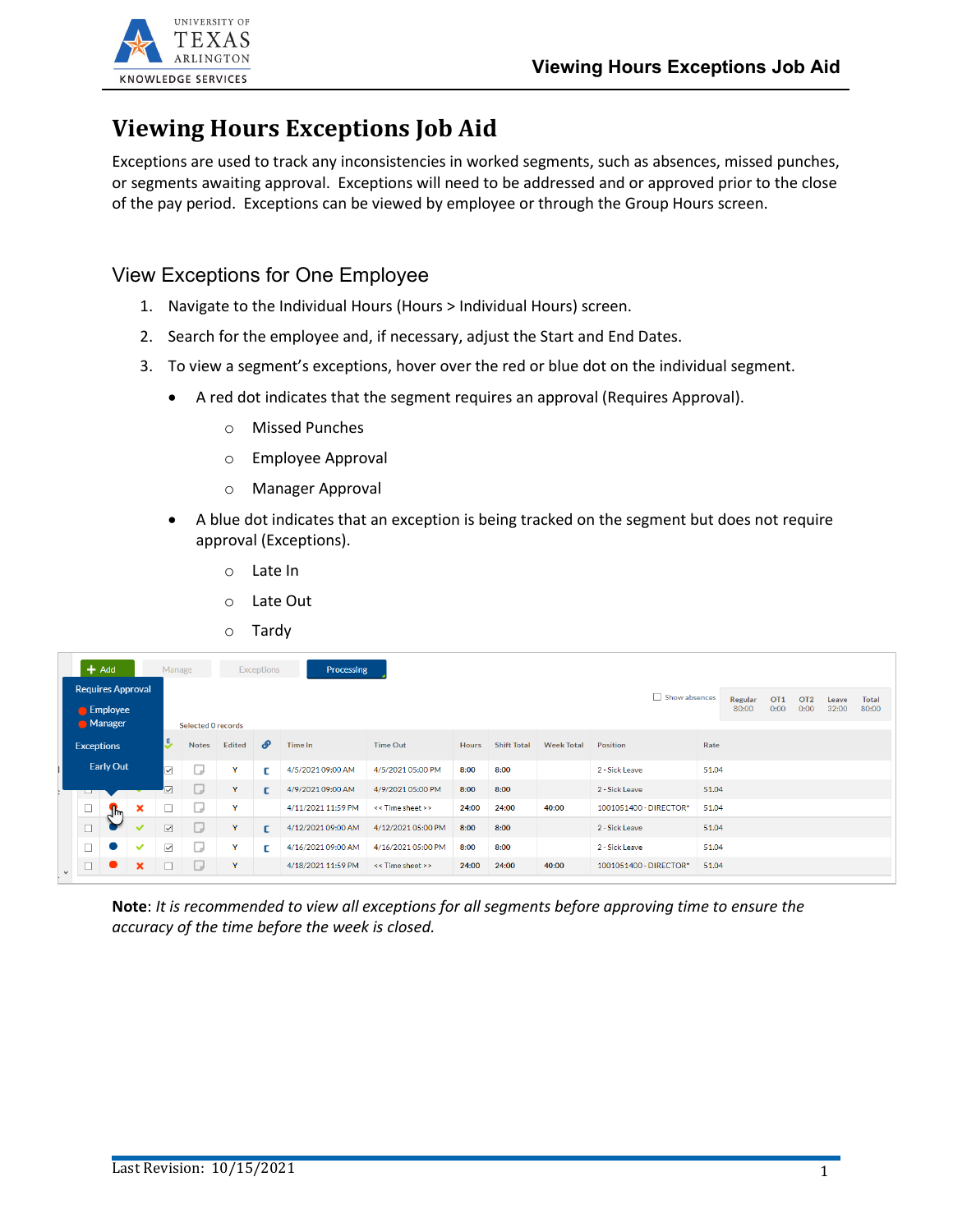

## View Exceptions through Group Hours

1. Click on Hours, then Group Hours.



2. Set the date range you want to review hours for and click Update.

| <b>GROUP HOURS</b>     |            |                  |                   |  |        |  |  |  |  |  |  |
|------------------------|------------|------------------|-------------------|--|--------|--|--|--|--|--|--|
|                        | 2/8/2021   | to 6/6/2021<br>曲 | <b>Open Weeks</b> |  | Update |  |  |  |  |  |  |
| Sort by: ID $\uparrow$ | Start date | Stop date        | Period            |  |        |  |  |  |  |  |  |

3. You can use the Sort by option to change the order in which employees are displayed in Group Hours. After selecting a Sort By Option and Direction, click the Filter button to update the results table.



4. The Exception Filter allows you to filter to see segments with only specific exceptions. For example, if you are required to approve all missed punches before processing payroll, you can filter all the segments worked that week to see just those segments that have unapproved missed punches.

| <b>GROUP HOURS</b>     |                        |                                                    |                         |               |
|------------------------|------------------------|----------------------------------------------------|-------------------------|---------------|
| Sort by: Department 1  | 8/2/2021<br>Start date | $\boxed{6}$ to 10/17/2021 $\boxed{6}$<br>Stop date | Open Weeks<br>Period    | Update        |
| <b>Employee Filter</b> | <b>Position Filter</b> | <b>Cost Code Filter</b>                            | <b>Exception Filter</b> | Show absences |